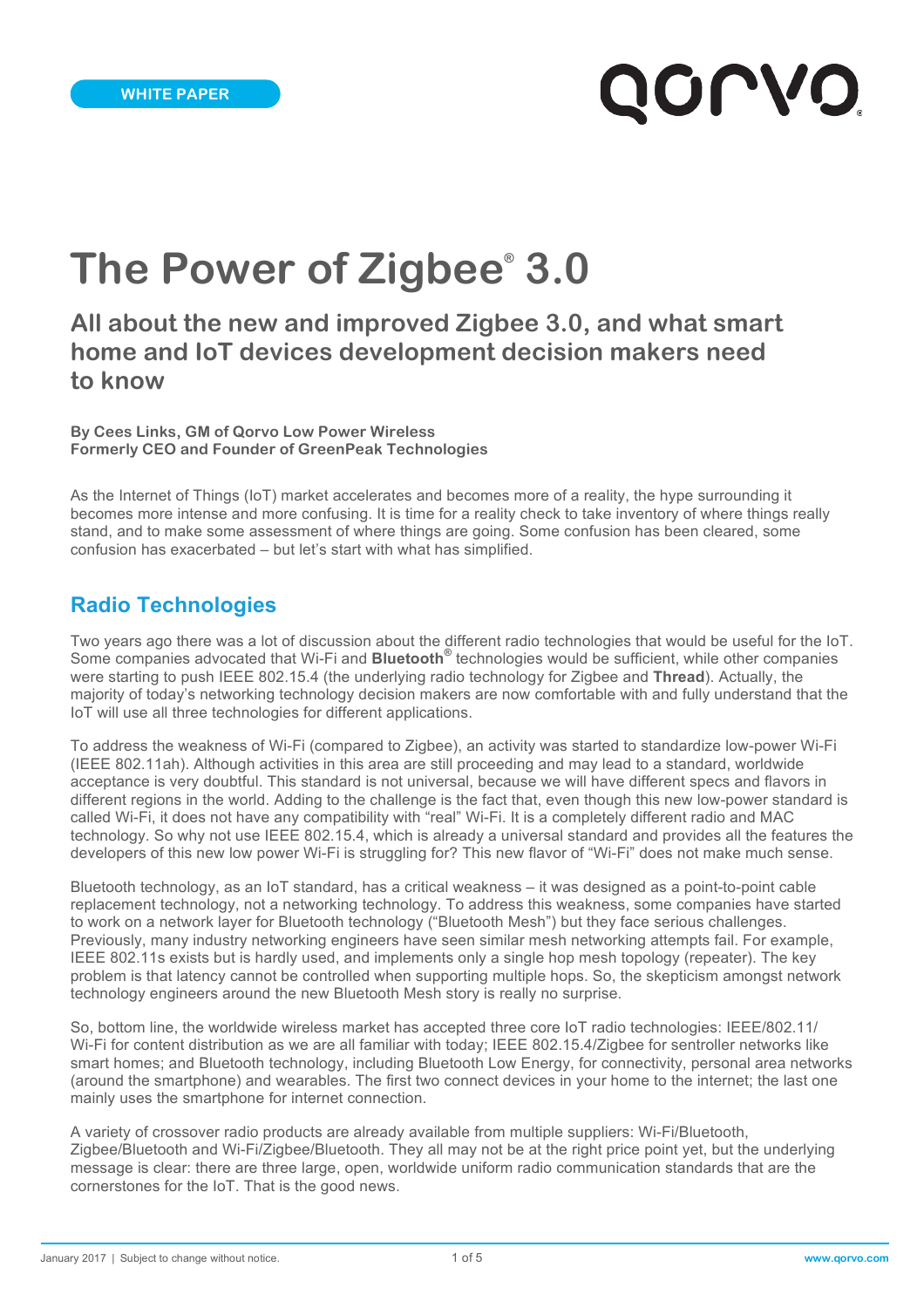

#### **Networking Technologies**

Now the not so good news. New confusion. Over a decade ago, after the competing radio technology conflicts ended with Wi-Fi becoming the winner (and HomeRF and several other technologies disappearing), a new technology war erupted around the networking and application layers. Today everyone is familiar with TCP/IP – and even if you have never heard of this technology, you are using it to communicate via the web and local networks. But to get to this stage, a battle was fought between multiple networking standards: Novell Netware (who remembers?), Banyan Vines, Microsoft LanManager, IBM SNA, etc. In those days, it was as if almost every large electronics company felt that they had to make their own personal imprint on history by defining a network layer technology.

Frankly speaking, that is what is happening today in the IoT and smart home spaces. Again. Apparently, many of our industry-leading companies have not learned the lesson that standards wars harm and slow down the adoption of new technologies. Apple HomeKit, Google Brillo, Qualcomm Alljoyn, Intel IoTivity and most recently: Huawei LiteOS, from the Chinese side of the house. All of these emerging application frameworks are now competing to get industry mindshare and to become the "leader in the IoT," expecting the world to follow suit.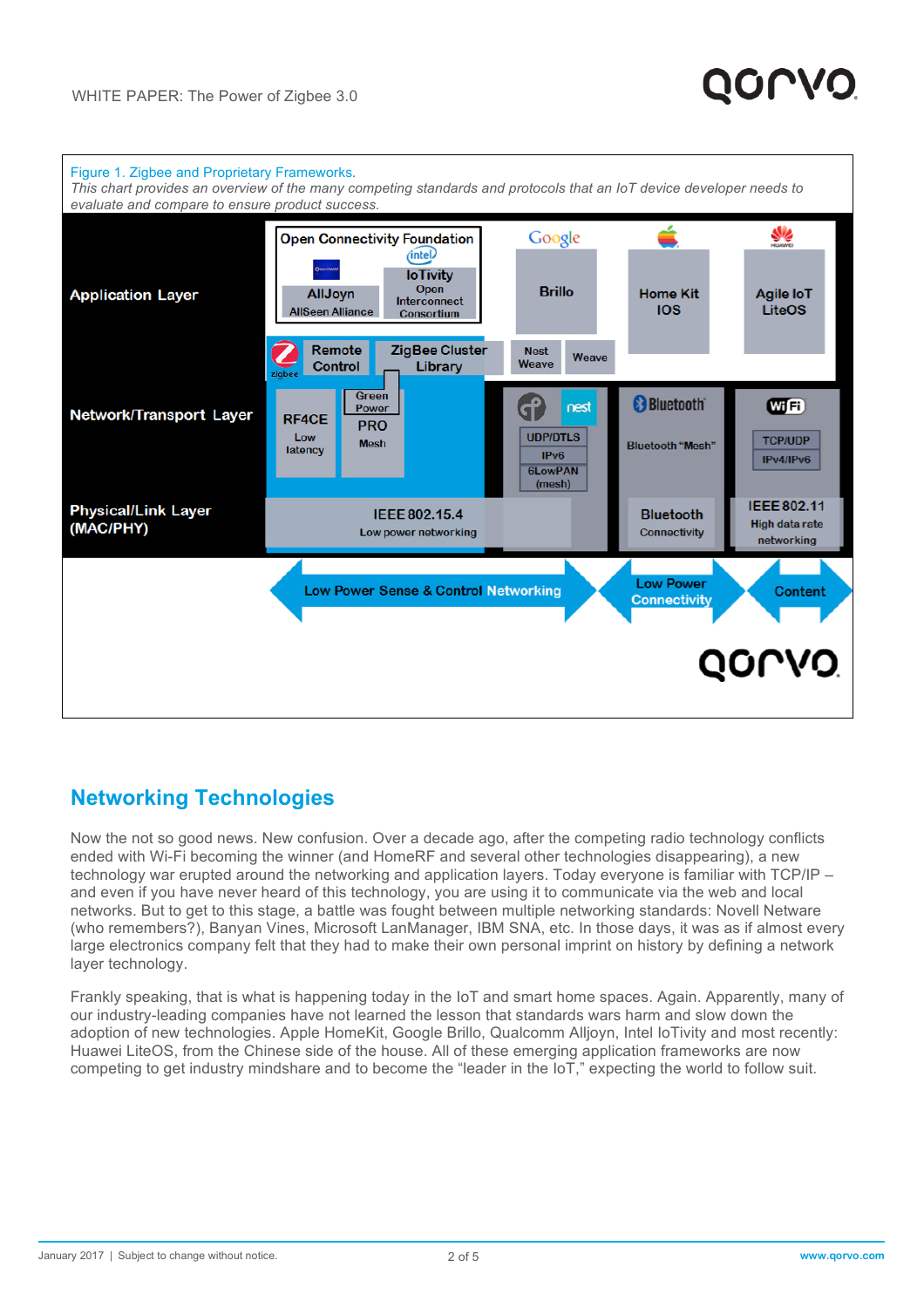There is one more layer of confusion. Next to the application framework layer, there is a battle going on at the networking level. The clear contender is Zigbee 3.0 with Thread as the challenger. But even more confusing is that several key players in the Thread Group (like Freescale, ARM and Silicon Labs – notably all semiconductor companies) also have prominent leadership positions in the **Zigbee Alliance® ,** so it looks that these technology companies are somewhat confused themselves.

Thread was announced in late 2014 and released its specification to its members in July 2015. It is clear that it will be a real challenge for Thread to rise to the level of being a strong contender against Zigbee 3.0. That should not be a surprise as Zigbee 3.0 has incorporated years of experience in many application domains (lighting control, home automation, building automation, retail, etc.).



With Zigbee, a very solid certification program is already up and running, test houses are signed up, and more than 1,000 Zigbee products have been certified. Zigbee has clearly become the technology of choice for many of the world's IoT and smart home system makers. Zigbee also offers powerful ease-of-use features and strong security protocols. This is a major challenge to implement as sensors and edge devices usually do not have keyboards to enter security codes.

On top of that, Zigbee 3.0 supports an application library that has lived through multiple iterations of maturation. Therefore, it is no surprise that the Thread Group is seriously looking at adopting this Zigbee application library to run over Thread as well. But there is more: (1) Zigbee 3.0 is strongly anchored in the CE world with Zigbee rf4ce and (2) it also includes the Zigbee Green Power feature. Let's give this a closer look.

### **Zigbee rf4ce**

Zigbee rf4ce was initially developed in the consumer electronics space to replace the Infra-Red (IR) remote controls with radio-based remote controls, so that aim and click would no longer be required. But since then it has significantly evolved, and in its latest version (ZRC 2.0), it is fully integrated with the Zigbee application library. This means that a remote control designed for a TV or a set-top box can also control lamps, lights, curtains, sunshades, etc. in the home. The expectation is that over time, the consumer electronics space and the smart home space will continue to overlap and merge, and ZRC 2.0 is well positioned for that.

Zigbee rf4ce continues to provide full backward compatibility with the legacy IR space. Zigbee remote controls can automatically detect and download the required code-sets for legacy equipment that requires IR. Because of all these features, as well as its international acceptance, it is not a surprise that rf4ce makes Zigbee a key enabler for the smart home, and that the smart home is a major new service opportunity for the cable and TV operators!

In addition to ultra-low power requirements (comparable to Bluetooth Low Energy, but with much better range), the key value-add of Zigbee rf4ce is its low latency. User interface devices benefit from low latency, because they enable product builders to provide the user immediate feedback (usually required to be less than 30 milliseconds). Normally meshing networks (including Thread) tend to *s*ee latency going up to hundred milliseconds or more, making the user experience quite unpleasant. Almost everyone has had the experience of pushing a button, nothing happens, and then pushing the button again: the light finally turns on and then, immediately turns off again. Argh! That is not what happens with a wired light switch today, so nobody needs to accept this just because "now it is wireless." Being able to add low latency, human interface devices to the network is key for Zigbee.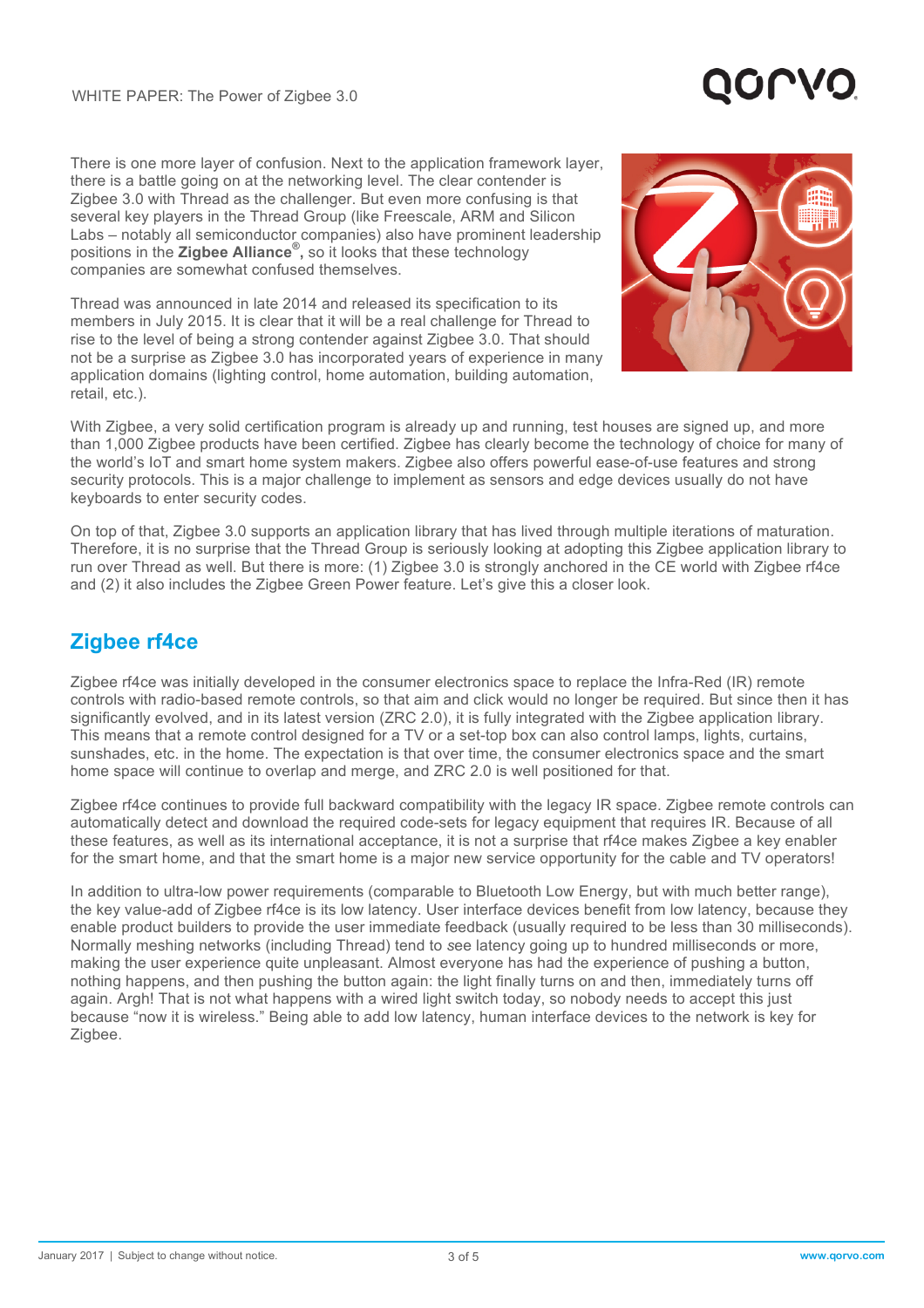

#### **Zigbee Green Power**

Zigbee 3.0 also includes Zigbee Green Power. Zigbee Green Power was originally developed as an ultra-low power wireless standard to support energy harvesting devices. Energy harvesting devices are devices without batteries that are able to extract their energy requirement from the environment (e.g. motion, light, piezo, Peltier, etc.). The most common application is the light switch, where the flipping of the switch generates the energy to send a communication package ("on," "off," etc.) through the air and to the lamp. Green Power is especially effective for devices that are only sometimes on the network (when they have power). Green Power enables these devices to go on and off the network in a secure manner so they can be off most of the time.

As an ultra-low wireless technology, Green Power is also a very effective option when using battery-powered devices as it enables them to run off a battery for years. Green Power also allows for low cost end nodes to communicate with the rest of the network, specifically in situations where there is no meshing required. All in all, Green Power is a great addition to Zigbee 3.0.

#### **Zigbee 3.0 IP Compatibility**

Zigbee 3.0 is also fully IP compatible. Zigbee devices, just like Wi-Fi devices, are usually connected to the internet via a router, gateway or set-top box, and as such can be immediately controlled by any other device that is connected to the internet -- from PC, to tablet or smartphone app, and from any place in the world. Because Zigbee is fully Wi-Fi and IP compatible, there is no need to have a Zigbee chip in the phone itself in order to find and control Zigbee connected smart home and IoT devices. It all happens through any web-connected hub (Zigbee enabled router, set-top box, gateway), which means that connected PCs and smartphones (via Wi-Fi or cellular) can function as dashboards, as they can find and communicate with any Zigbee devices without a problem.

#### **Zigbee 3.0**

Zigbee 3.0 is open, universal and complete. It is fully interoperable with existing internet applications and is supported by large volume shipments.

Estimates for devices using Zigbee technologies today range from 1M units per week to 1M units per day, which means currently up to 500M Zigbee devices are already in the market.

Zigbee 3.0 is the optimal solution for a wide range of smart home applications: lighting, security, thermostats, remote controls, etc. Zigbee 3.0 is secure and supports battery free devices, meshing, low latency and energy harvesting. It is unmatched and even unchallenged, even with Thread trying. For many application builders, it is the one and only networking solution on top of the IEEE 802.15.4 radio technology. Zigbee 3.0 will be the lowpower Wi-Fi for many of our future IoT sense and control networks and applications.